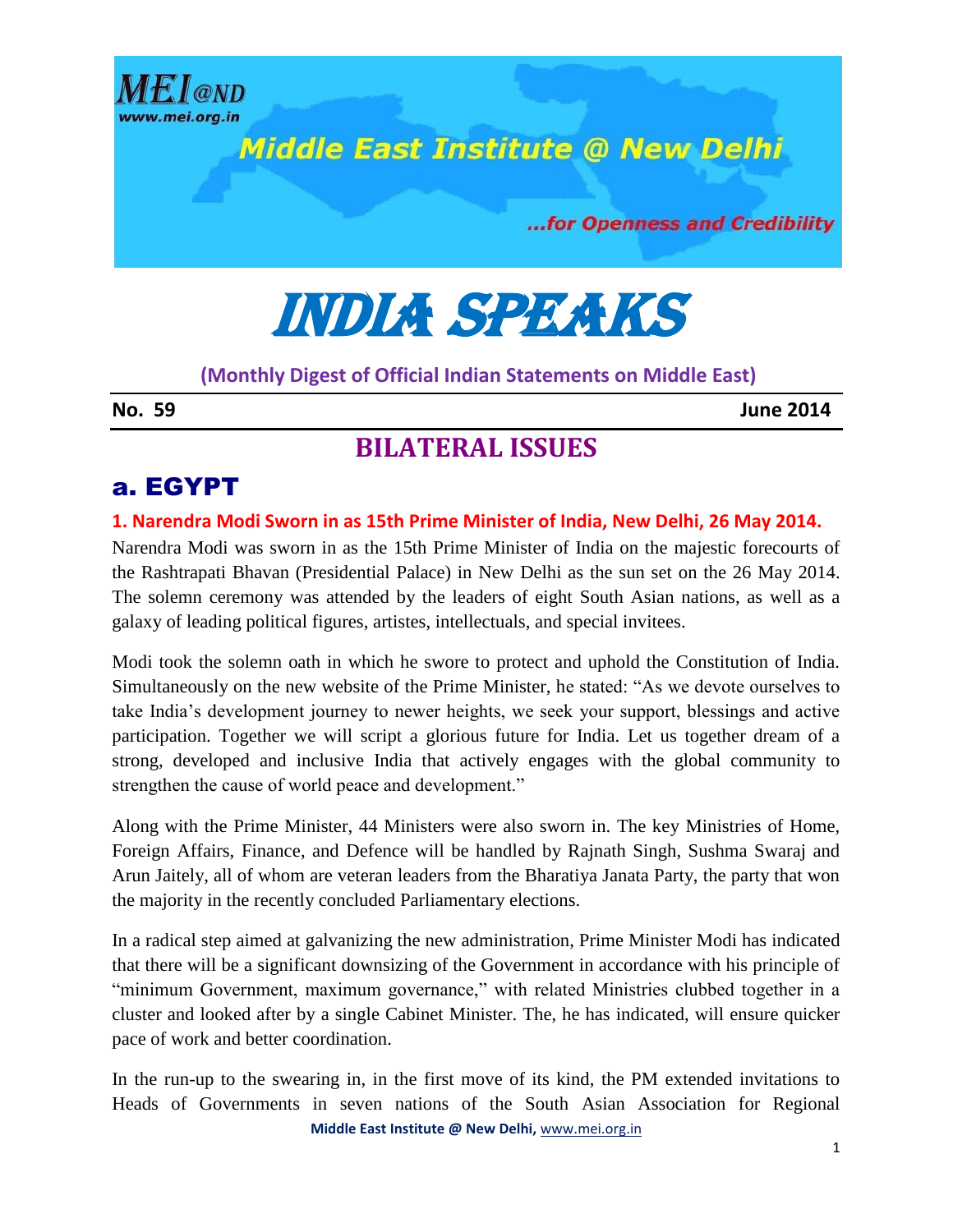Cooperation (SAARC), in addition to Mauritius, with whom India enjoys a historic relationship. The attendees at the event included President Hamid Karzai of Afghanistan, President Abdulla Gayoom of Maldives, President Mahinda Rajapakse of Sri Lanka, Prime Minister Tshering Tobgay of Bhutan, Prime Minister Navinchandra Ramgoolam of Mauritius, Prime Minister Sushil Koirala of Nepal, Prime Minister Nawaz Sharif of Pakistan, and the Speaker Dr. Shirin Chowdhry of Bangladesh. The initiative to invite all key leaders from the South Asian region is testimony to the desire of the new government to foster bilateral and multilateral cooperation and to promote peace and harmony in the region.

For more information, please contact Indian Embassy Cairo at info.cairo@mea.gov.in or follow us on Facebook at Indian Embassy Cairo.

*Source: Embassy of India, Cairo, [http://www.indembcairo.com/en](http://www.indembcairo.com/en-us/presscentre/whatsnew.aspx?udt_506_param_detail=18935)[us/presscentre/whatsnew.aspx?udt\\_506\\_param\\_detail=18935](http://www.indembcairo.com/en-us/presscentre/whatsnew.aspx?udt_506_param_detail=18935)*

**2. On first day in office, Prime Minister Narendra Modi holds talks with Prime Minister Nawaz Sharif of Pakistan, New Delhi, 27 May 2014.**

On first day in office, Prime Minister Narendra Modi holds talks with Prime Minister Nawaz Sharif of Pakistan, other South Asian leaders.

On the morning of 27 May 2014, the newly sworn in Prime Minister of India, Narendra Modi met with his Pakistani counterpart Nawaz Sharif to discuss bilateral relations between the two countries. The meeting, the first between the two leaders, continued for 45 minutes, well beyond schedule. Prior to meeting Nawaz Sharif, Prime Minister Modi met with the other leaders from South Asia who had come to attend his swearing in. These included meetings with Hamid Karzai, President of Afghanistan, Lyonchen Tshering Tobgay, Prime Minister of Bhutan, Navin Ramgoolam, Prime Minister of Mauritius; Mahinda Rajapakse, President of Sri Lanka; Sushil Koirala, Prime Minister of Nepal; and Abdulla Yameen, President of Maldives

This is the first time that India has invited all SAARC members to attend a swearing-in ceremony of an Indian Prime Minister. It is also the first time since the India and Pakistan won independence that a Prime minister from one country has attended such a ceremony in the other.

Earlier in the day, Prime Minister Nawaz Sharif visited the Jama Masjid mosque in Old Delhi. The Jama Masjid, India's largest mosque, was built by the Mughal Emperor Shah Jahan in the year 1656. Prime Minister Sharif also visited the Red Fort, the erstwhile palace of the Emperor. The Indian Prime Minister traditionally delivers his Independence Day address from Red Fort on August 15th every year. Following his bilateral meeting with Prime Minister Modi, Sharif also called on the former Prime Minister Atal Behari Vajpayee at his residence. In 1999, PM Vajpayee, one of the founding members of BJP, had travelled to Lahore in an iconic journey that resulted in the Lahore Declaration that resumed a peace dialogue between the two countries.

*Source: Embassy of India, Cairo, [http://www.indembcairo.com/en](http://www.indembcairo.com/en-us/presscentre/whatsnew.aspx?udt_506_param_detail=18936)[us/presscentre/whatsnew.aspx?udt\\_506\\_param\\_detail=18936](http://www.indembcairo.com/en-us/presscentre/whatsnew.aspx?udt_506_param_detail=18936)*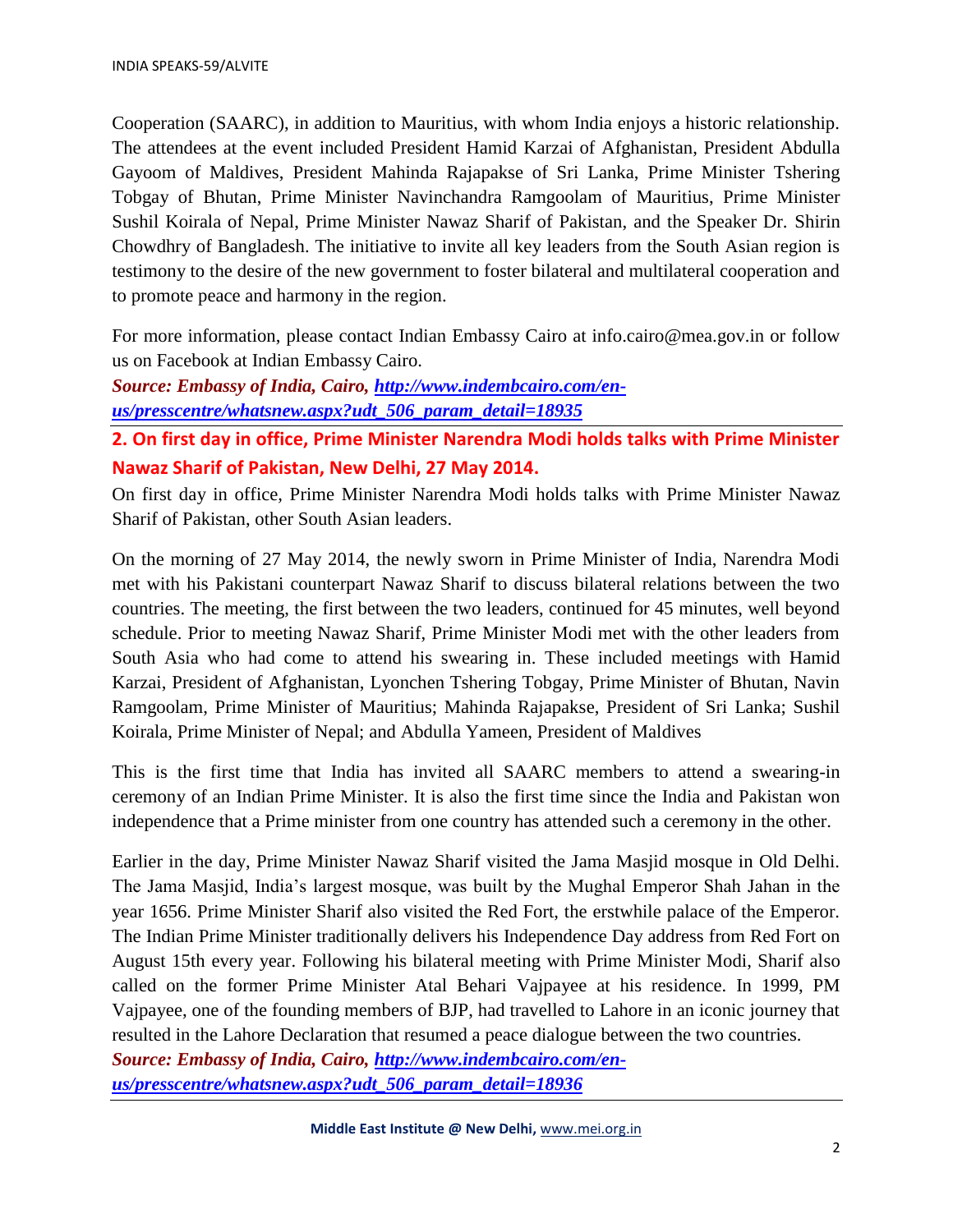# b. ISRAEL

### **3. Netanyahu congratulates Narendra Modi for victory in India election, Jerusalem, 16 May 2014.**

Prime Minister Benjamin Netanyahu called the newly-elected Indian Prime Minister Narendra Modi and congratulated him on his success at the polls.

… In their phone call, Netanyahu expressed his admiration for Indian democracy, and the two agreed to deepen cooperation between the two countries…

*Source: Ha'aretz, Tel Aviv,<http://www.haaretz.com/news/world/1.591033>*

**4. Modi keen to strengthen ties with Israel: Netanyahu, Jerusalem, 19 May 2014.**

JERUSALEM: India's Prime Minister-designate Narendra Modi has expressed his desire to "deepen and develop" ties with Israel, Prime Minister Benjamin Netanyahu said.

"On Friday, I spoke with the Prime Minister-elect of India. There too there is a clear expression of the desire to deepen and develop economic ties with the State of Israel," Netanyahu told his cabinet at its weekly meeting.

Netanyahu, who is looking to strengthen economic ties with Asia which is likely to overtake the Jewish state's close ally United States as the largest export destination, has recently put a lot of emphasis on promoting bilateral trade with India, China, Japan and other Asian countries.

Netanyahu did not lose time in reaching out to Modi - all set to be India's next prime minister after BJP secured a landslide victory in the Lok Sabha polls - as part of his goal to benefit from untapped potential in the huge market there.

The two countries have been negotiating a Free Trade Agreement for the last several years.

While relations between India and Israel have deepened and diversified ever since diplomatic relations were established in 1992, the five years of BJP rule in the past gave a major impetus to the ties.

Israel's Prime Minister Ariel Sharon visited India in 2003 and prominent BJP leaders - L K Advani and Jaswant Singh - had come to Israel to discuss cooperation in wide ranging fields.

Israel's support to India during the Kargil war had helped build a relationship of trust which saw defence cooperation between the two countries registering a significant high.

*Source: Embassy of Israel, New Delhi, [http://embassies.gov.il/delhi/NewsAndEvents/Pages/Modi%20keen%20to%20strengthen%20ti](http://embassies.gov.il/delhi/NewsAndEvents/Pages/Modi%20keen%20to%20strengthen%20ties%20with%20Israel.aspx) [es%20with%20Israel.aspx](http://embassies.gov.il/delhi/NewsAndEvents/Pages/Modi%20keen%20to%20strengthen%20ties%20with%20Israel.aspx)*

**5. Events, Tel Aviv, 20 May 2014.**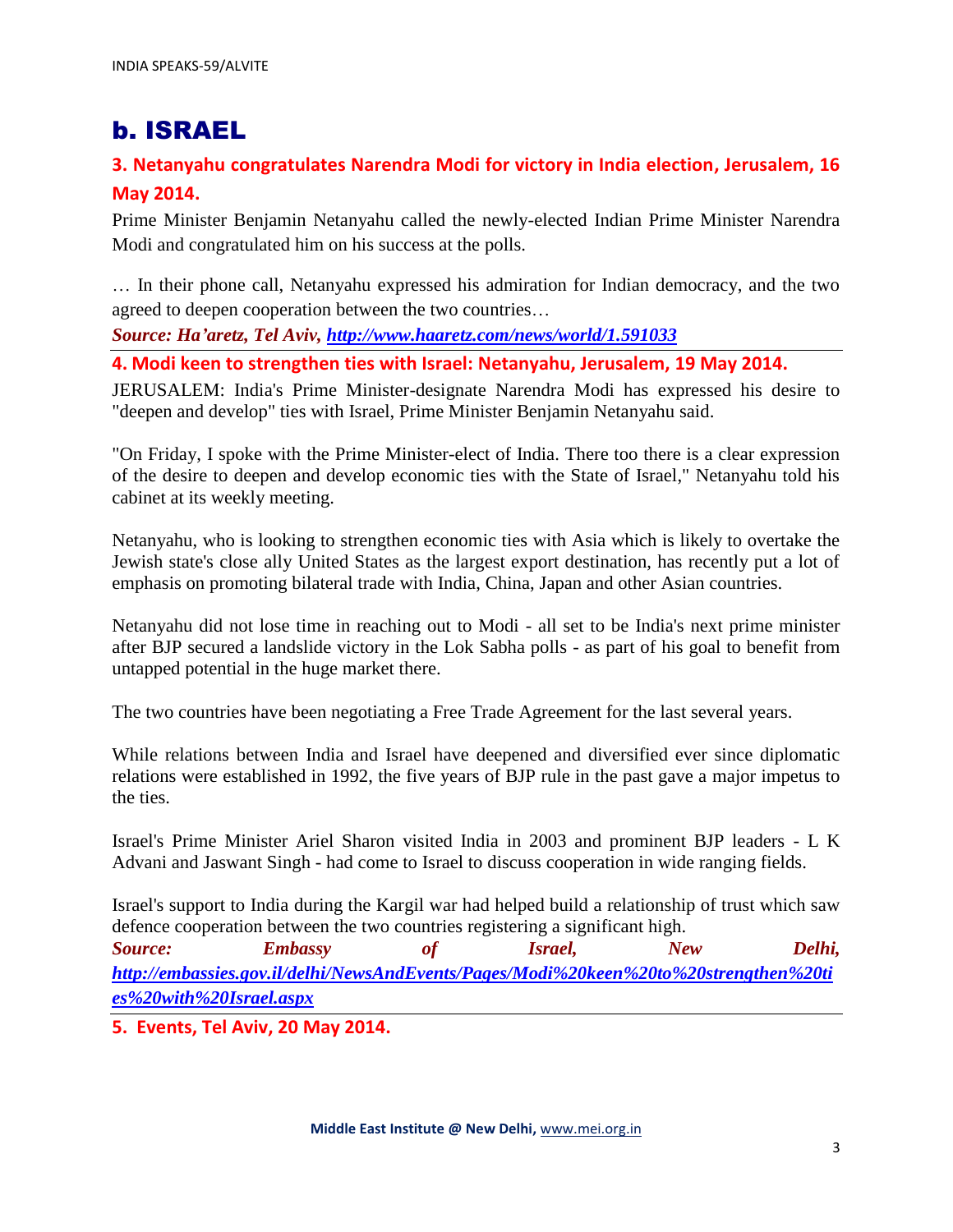Ambassador of India, Jaideep Sarkar inaugurated India Pavilion in the First Israel Innovation Conference MIXIII 2014 on 20 May 2014 in Exhibition Grounds, Tel Aviv. The first such Indian high-tech industry event in

Israel, India Pavilion is also the largest country Pavilion in MIXiii with more than 30 exhibitors, including SMEs, start-ups from high-tech and bio-med sectors, government R&D organizations and a venture capital firm.

*Source: Embassy of India, Tel Aviv, [http://www.indembassy.co.il/events.php?event\\_id=47](http://www.indembassy.co.il/events.php?event_id=47)*

**6. Narendra Modi on Israeli Prime Minister Benjamin Netanyahu's Congratulatory Call, New Delhi, 20 May 2014.**

I spoke to PM Netanyahu. We value our friendship with Israel & will script a golden chapter in the history of India-Israel relations.

*Source: Twitter, Narendra Modi@narendramodi,<https://twitter.com/narendramodi>*

#### **7. Events, Tel Aviv, 22 May 2014.**

Naftali Bennett, Israel's Minister of Economy visited India Pavilion on 22 May at MIXiii along with Avi Hasson, Chief Scientist and Ohad Cohen, Deputy Director General in Ministry of Economy. Minister Bennett met the officials, exhibitors and delegates from India and was very appreciative of Indian participation. Stating that Israel attaches a lot of importance to its relationship with India he expressed strong support for strengthening bilateral co–operation. He spoke about his visit to India in October 2013 and his personal efforts towards materializing this potential.

*Source: Embassy of India, Tel Aviv, [http://www.indembassy.co.il/events.php?event\\_id=48](http://www.indembassy.co.il/events.php?event_id=48)* **8. India and Israel to Further Strengthen Cooperation in Education Sector, New Delhi, 29 May 2014.**

Alon Ushpiz, the Ambassador of Israel to India met Smriti Irani, Hon'ble Minister of Human Resource Development, on 29 May 2014 to discuss strengthening of educational relations between India and Israel.

Recalling the close ties in different fields like Science and Technology, Education, Culture, Economic, Commercial etc. between India and Israel, the Hon'ble Minister stressed that education is an engine of growth and collaborative knowledge creation is very important for building a better world.

During the discussion the new Joint Research programme between India and Israel was taken up in which both countries have pledged to take up joint research programmes amounting up to US\$ 5 million per year. It was highlighted that in the first round 66 joint research proposals have been received and the evaluation by the experts from both the sides will start today and will be completed by June 2014.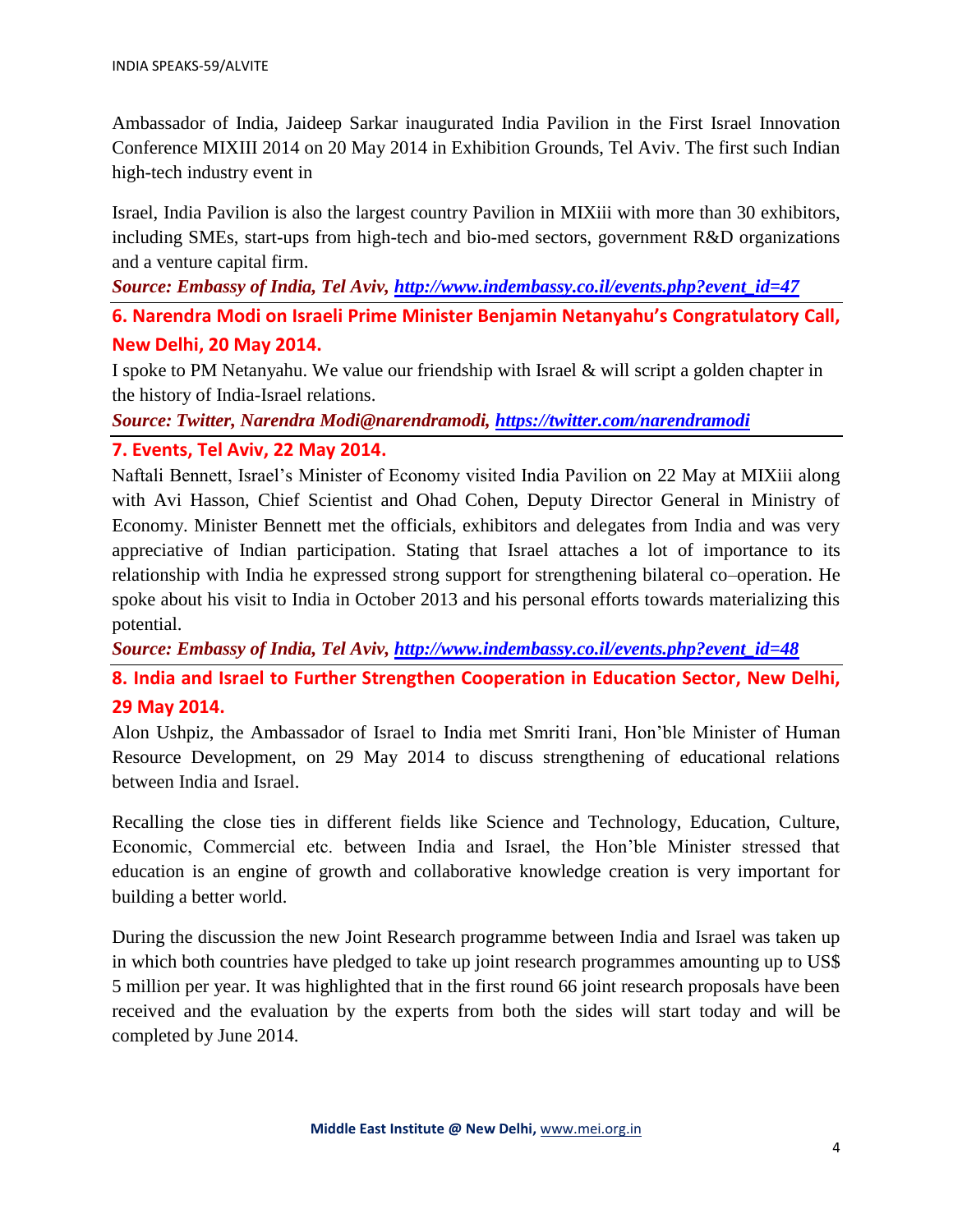Ambassador Ushpiz informed that Israel offers 200 Post Doctoral fellowships of which about 80 percent are availed by the Indian students. Hon'ble Minister was happy to learn that Israel is also launching another scholarship programme of 40 slots for bachelor and 30 scholarships for Masters programmes in Israel.

The Ambassador also highlighted that Nobel Laureate Ada E Yonath, who received the Nobel Prize in Chemistry with Dr. V. Ramakrishnan will be visiting India during March 2015. Hon'ble Minister directed the officials that apart from academic conferences and seminars, we should facilitate meetings with young students who would be inspired and motivated towards research in Basic Sciences due to an interaction with Ada E Yonath.

The Ambassador also invited the Hon'ble Minister to visit Israel.

| Source: | <b>Press</b> | <i>Information</i>                                   | Bureau, | New | Delhi, |
|---------|--------------|------------------------------------------------------|---------|-----|--------|
|         |              | http://pib.nic.in/newsite/erelease.aspx?relid=105271 |         |     |        |

## c. KUWAIT

#### **9. Consular wing to function on Budha Purnima, Kuwait, 11 May 2014.**

The Embassy of India will remain closed on Wednesday, 14 May 2014 on account of Buddha Purnima.

However, Consular Wing will remain open for Passport, Visa and Attestation Services for the benefit of General Public.

*Source: Embassy of India, Kuwait,<http://www.indembkwt.org/DispNews.aspx?ID=360>*

**10. Advisory regarding narcotics/drugs for Indian Community in Kuwait, Kuwait, 29** 

#### **May 2014.**

There is, unfortunately, an increase in cases relating to detention / arrest of Indian nationals on alleged charges of carrying or possessing narcotic drugs in Kuwait. Out of 260 Indian nationals who are currently in Kuwaiti Jails, 137 persons are facing crimes related to drugs.

It may be noted that the punishment under the Kuwaiti laws for violation of drug related crimes may lead to life imprisonment or even death. If anybody is caught by local authorities on account of use / possession / trade / transportation of narcotics/drugs or any related prohibited item, it could be difficult for the Embassy to help/intervene in the matter as the case will be dealt with as per Kuwaiti laws. Therefore, one must strictly obey rules and regulations regarding the laws about drugs in this country.

With a view to creating high awareness among the Indian nationals in the matter, the Embassy would like to bring the following information for their attention:

What are Narcotics/Drugs?

There are, generally, many kinds of drugs some are prescribed while others are known as club drugs, illicit or illegal substances and designer drugs, which include: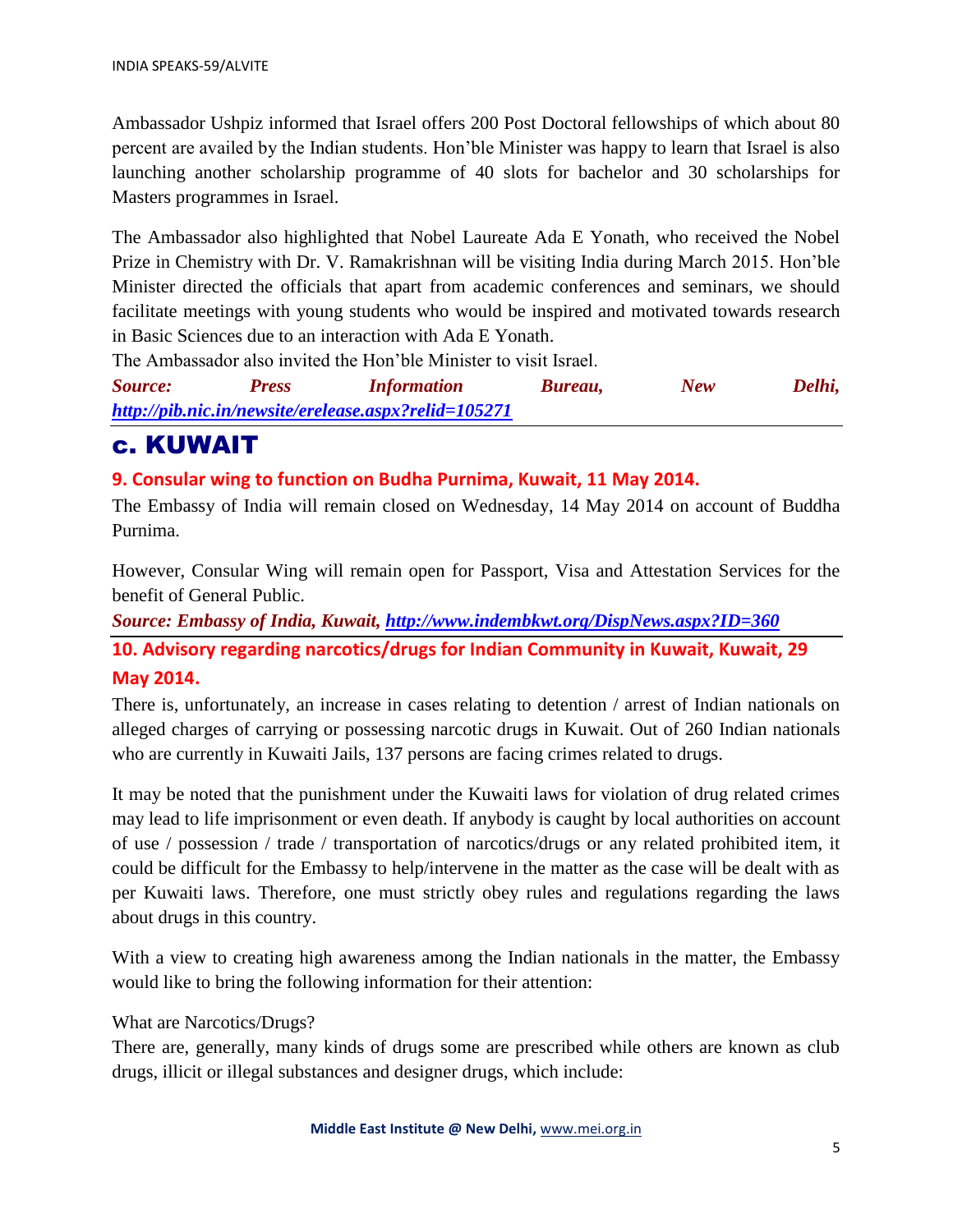- (i) Antidepressants,
- (ii) Barbiturates,
- (iii) Cannabis,
- (iv) Depressants,
- (v) Hallucinogens,
- (vi) Inhalants,

(vii) Narcotics [Marijuana, Morphine, Cocaine, Heroin, Dry ICE, LSD, MDMA (ecstasy), amphetamines (speed)].

- (viii) Steroids,
- (ix) Stimulants,
- (x) Tobacco.

(The list is only indicative and not exhaustive).

Suggestions for taking precaution and/or safety tips for Indian community

As per the statements of inmates, it was observed that friends or relatives of expatriate living in Kuwait, contacts the passenger and hand over packets/gifts/small bags etc in India for delivering to their relatives in Kuwait. Please avoid such things as many times these tricks were done to use you as courier. These things may contain narcotics or prohibited medicines which would result in your arrest and punishment in Kuwait. Strictly avoid accepting any such packet or gift from strangers at airport or with a person you develop friendship during travel. Please refuse accepting any such items given by him.

Further, the monetary temptation should be avoided where you are asked to visit a place, hold a packet, keep packet/friends attaché / suitcases with you for some time, etc are some of the tricks which may land you up in the police net with jail term for transporting/possessing narcotics.

Use/carrying of Prescription Medicine from India to Kuwait

The general medicine should be brought with doctor's prescription and the quantity should not exceed 2 weeks' requirement. Further, Ayurvedic/Homeopathic medicine due to its composition can be construed as containing alcohol while narcotics can be camouflaged as white sugar pills. Hence one should be careful while bringing these medicines and must carry doctor's prescription and possess limited quantity. One must check also with the Kuwaiti authorities about latest updates on regulations governing carrying of medicines from abroad.

The above guidelines are indicative and issued in the interest of the Indian community for taking adequate precautions and to strictly observe the laws of land relating to narcotics/drugs in Kuwait.

*Source: Embassy of India, Kuwait,<http://www.indembkwt.org/DispNews.aspx?ID=361>*

## d. LIBYA

**11. Inaugural re-launch meeting of the Libya India Friendship Association, Tripoli, 25 May 2014.**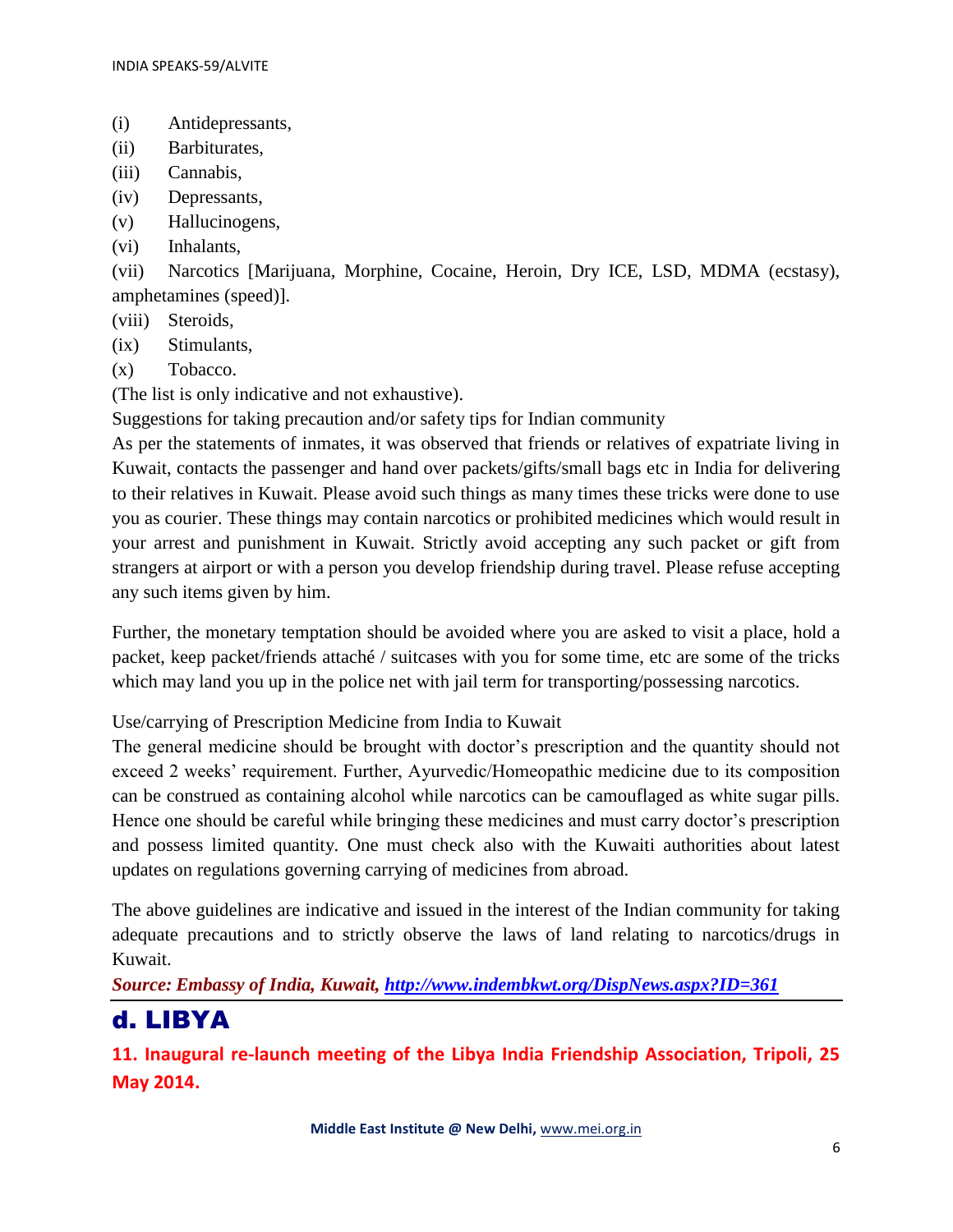The inaugural re-launch meeting of the Libya India Friendship Association was held on 24 May 2014 at the Embassy of India attended by both the Libyan and Indian friends with Dr. Nuri Al-Madani, Former Ambassador of Libya to India and Anil Kumar Trigunayat, Ambassador of India as the Chief Guests.

In the welcome remarks made by Anil Kumar Trigunayat, Ambassador of India stressed the importance of the voluntary association as a common platform to foster popular friendships to help generate goodwill and greater mutual understanding. He also underlined that the dynamism of the association was entirely dependent on the spirit of volunteerism of the members and the potential of the association was limitless. LIFA can become the major platform for not only promoting friendship and cultural exchanges but could also undertake various socio-cultural and humanitarian projects for the benefit of our Libyan friends. The Association is expected to have its Chapters and branches in major Libyan cities to carry forward the message of friendship and cooperation especially with the engagement of the Libyan youth.

Dr. Nuri Al-Madani, Former Ambassador of Libya to India in his opening speech gave an overview of the possible scope of activities that the LIFA could undertake to further its cause. He also pointed out to the existence of a similar association in the past prior to the revolution of February 2011 and how the new LIFA could be an improvement over it.

The LIFA members got to know each other during the course of the meeting shared their valuable views/comments/suggestions/ideas and a steering committee comprised of Libyans and Indians (two each) with a Libyan Chair to guide the activities of the LIFA was also constituted in the said meeting.

The meeting was covered by Libyan media and ended with Indian refreshments.

For relevant information, see:<http://indianembassy.ly/Culture-Tourism/LIFA>

*Source: Embassy of India, Tripoli, [http://indianembassy.ly/Press-Center/Press-](http://indianembassy.ly/Press-Center/Press-Releases?p=articles&news=11&title=%20Inaugural%20re-launch%20meeting%20of%20the%20Libya%20India%20Friendship%20Association%20held%20on%2024%20May%202014)[Releases?p=articles&news=11&title=%20Inaugural%20re-](http://indianembassy.ly/Press-Center/Press-Releases?p=articles&news=11&title=%20Inaugural%20re-launch%20meeting%20of%20the%20Libya%20India%20Friendship%20Association%20held%20on%2024%20May%202014)*

*[launch%20meeting%20of%20the%20Libya%20India%20Friendship%20Association%20held](http://indianembassy.ly/Press-Center/Press-Releases?p=articles&news=11&title=%20Inaugural%20re-launch%20meeting%20of%20the%20Libya%20India%20Friendship%20Association%20held%20on%2024%20May%202014) [%20on%2024%20May%202014](http://indianembassy.ly/Press-Center/Press-Releases?p=articles&news=11&title=%20Inaugural%20re-launch%20meeting%20of%20the%20Libya%20India%20Friendship%20Association%20held%20on%2024%20May%202014)*

**12. Ambassador's meeting with the Chairman of Libyan High National Elections Commission, Tripoli, 28 May 2014.**

Ambassador of India H.E. Anil Kumar Trigunayat made a farewell call on H.E. Dr. Emad A. Assayh, the Chairman of Libyan High National Elections Commission (HNEC) at his office in the presence of Abobaker Ali Mohammed, Commissioner, HNEC on 28 May 2014.

Ambassador of India H.E. Anil Kumar Trigunayat congratulated Dr. Emad A. Assayh on his appointment as the new Chairman of HNEC and on the successful conclusion of the election for the 60 member Constitution Drafting Committee (CDC).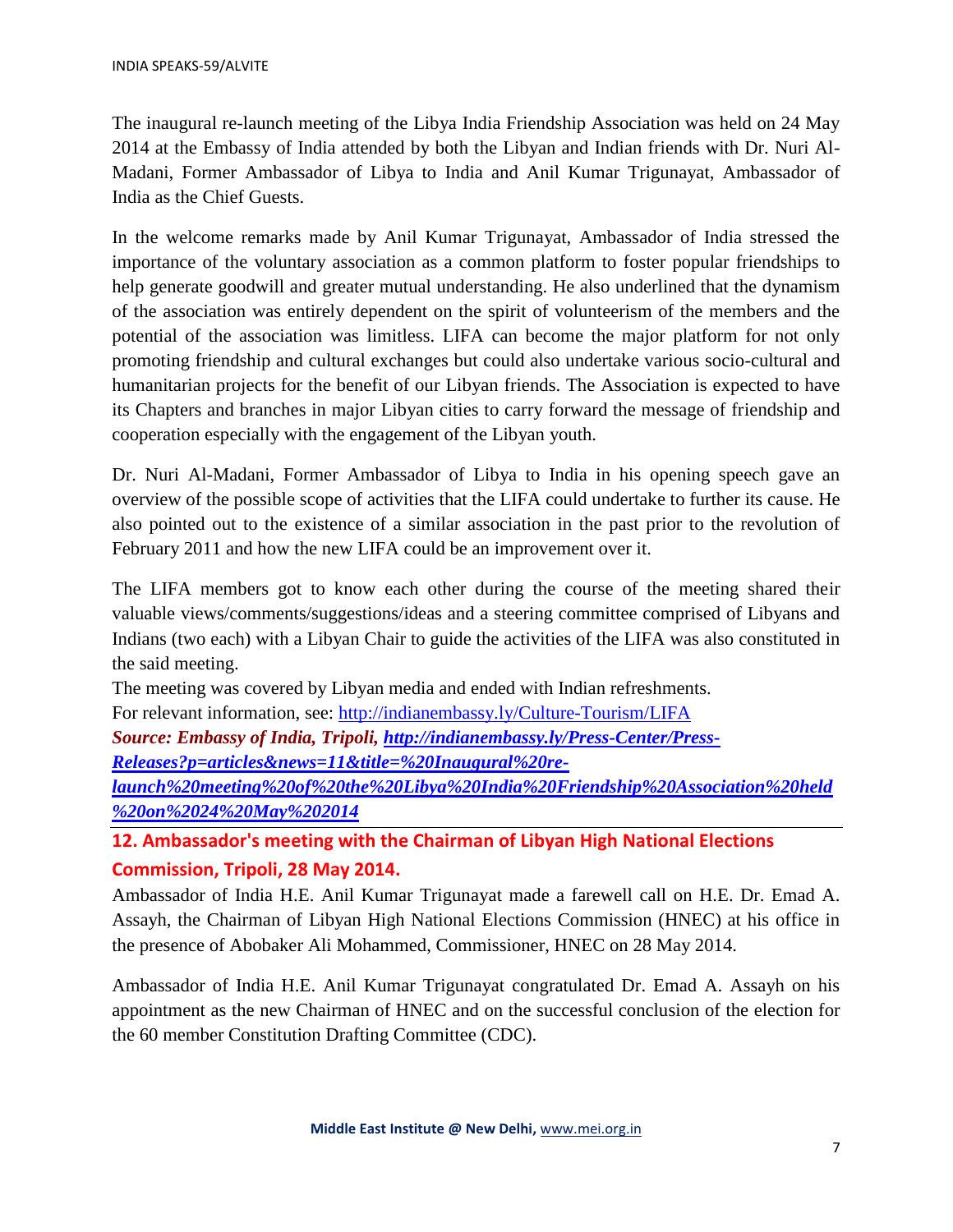In view of the forthcoming general elections in Libya, Ambassador referring to the recently concluded general elections in India underlining the vibrancy of the largest democracy in the world pointed out to the existence of a MoU between HNEC and the Election Commission of India (ECI) for cooperation in the field of elections including capacity building, ways to tap the full potential of which was explored in the said meeting.

Dr. Assayh expressed his keen desire for the early activation of the MoU to realize the full potential of cooperation in the field of elections but only after the situation in Libya stabilized and sought active cooperation and support of the Ambassador for the same.

While reiterating India's continued support and assistance to the State and people of Libya in their quest for democracy and nation building, Ambassador enquired Dr. Assayh about the current situation in Libya to which Dr. Assayh said that he was very grateful to India for the full support and cooperation pointing out that India had the unique distinction of being a country working very closely with HNEC since the very outset and to put in place an institutional mechanism for cooperation in the field of elections. Praising the Indian democracy he added that Libya could gain immensely from the Indian democratic experience.

Dr. Assayh also informed Ambassador about a HNEC briefing for various international stakeholders to be held on 2 June 2014 requesting Indian participation in the same as it would provide the so called friends of Libya an opportunity to learn about the ongoing electoral process.

Dr. Assayh thanked the Ambassador for his farewell call and wished him success for his future assignment and Ambassador on his part conveyed the best wishes of the people of India to 'New Libya' in her transition to democracy led by HNEC.

*Source: Embassy of India, Tripoli, [http://indianembassy.ly/Press-Center/Press-](http://indianembassy.ly/Press-Center/Press-Releases?p=articles&news=12&title=Ambassador)[Releases?p=articles&news=12&title=Ambassador](http://indianembassy.ly/Press-Center/Press-Releases?p=articles&news=12&title=Ambassador)*

## e. PALESTINE

#### **13. India supports building of two schools in Palestine, Ramallah, 20 May 2014.**

India today transferred the second instalment for an amount of US\$700,000 to the Ministry of Education, State of Palestine as a part of the MoU signed to support building of two schools (i) Jawaharlal Nehru Secondary School for Girls in Asera Al Shamalyeh and (ii) Jawaharlal Nehru Secondary School for Boys in Abu Dees in Palestine. The MoU was signed during the visit of President Mahmoud Abbas to India in 2012. The value of the project is US\$1.8 million. The constructions of the two schools are in progress. The Representative of India, Mr. B.S. Mubarak presented the cheque of US\$700,000 to Fawaz Mujahed, Director General, Ministry of Education on 20 May 2014.

*Source: Representative Office of India, Ramallah,*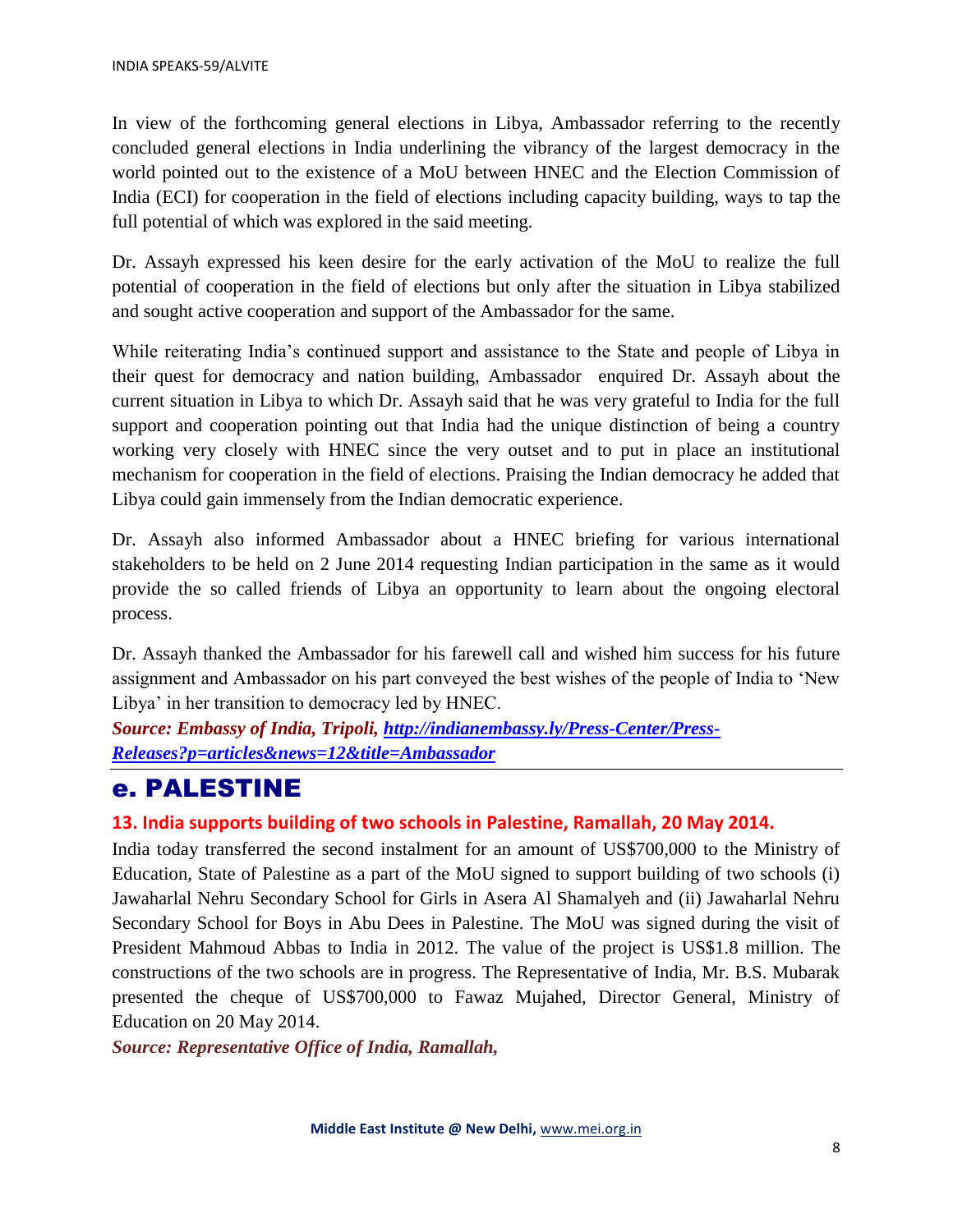### *[http://roiramallah.org/pdf/India%20supports%20building%20of%20two%20schools%20in%2](http://roiramallah.org/pdf/India%20supports%20building%20of%20two%20schools%20in%20Palestine.pdf) [0Palestine.pdf](http://roiramallah.org/pdf/India%20supports%20building%20of%20two%20schools%20in%20Palestine.pdf)*

# f. QATAR

### **14. Indian Prime Minister Narendra thanks his Qatari counterpart Sheikh Abdullah Bin Nasser Bin Khalifa Al-Thani**

I thank Qatar PM Sheikh Abdullah Bin Nasser Bin Khalifa Al-Thani for his kind wishes. We will take India-Qatar ties to newer heights.

*Source: Twitter, Narendra Modi@narendramodi,<https://twitter.com/narendramodi>*

## g. SAUDI ARABIA

### **15. Twenty-five Indian Firms Exploring New Business Opportunities At Prestigious Saudi Energy Show, Riyadh, 13 May 2014.**

Cementing the bilateral strategic and economic relations, twenty-five Indian engineering firms with capabilities to supply and service critical machinery and technology products to power and oil exploration sectors, will explore further business possibilities at the forthcoming 'Saudi Energy Show' at Riyadh International Convention and Exhibition Centre on 26-28 May 2014. The initiative to organize the India Pavilion at the Saudi Energy Show is being taken by EEPC India, formerly known as the Engineering Export Promotion Council with the support of the Indian government.

Keen on forging industry-to-industry relationship with the Kingdom of Saudi Arabia, the Indian participation in the prestigious Saudi Energy Show, is being promoted by the Indian Embassy in Riyadh. Economy forms an intrinsic part of India Saudi Arabia strategic partnership and promoting economic engagement is the key element of Delhi Declaration of 2006 and Riyadh Declaration of 2010. India-Saudi Arabia bilateral trade exceeded US\$ 43 billion during 2013-14 and has already exceeded US\$ 43.6 billion during April 2013-February 2014. There is increasing trend of upward bilateral investments between the two countries. However, there remains vast untapped potential to further diversify bilateral trade and commerce. The recent visit of Saudi Crown Prince, Defence Minister and Deputy Prime Minister Prince Salman bin Abdulaziz Al Saud to India in February 2014 has provided a renewed thrust to bilateral relations especially in the economic and trade areas.

India's oil import during 2013-14 was US\$ 167 billion making it among the largest oil importing countries of the world and largest volumes of imports being sourced from Saudi Arabia. India imports around 19percent of its oil imports from the Kingdom. The Indian engineering industry with exports exceeding US\$ 62 billion has made a mark world over and is moving fast up the value chain providing critical equipment in various high-tech areas. The Indian engineering capabilities can cater to the oil exploration sector as well. Several companies like Engineers India Ltd. have been active in the Middle East having earned name for themselves.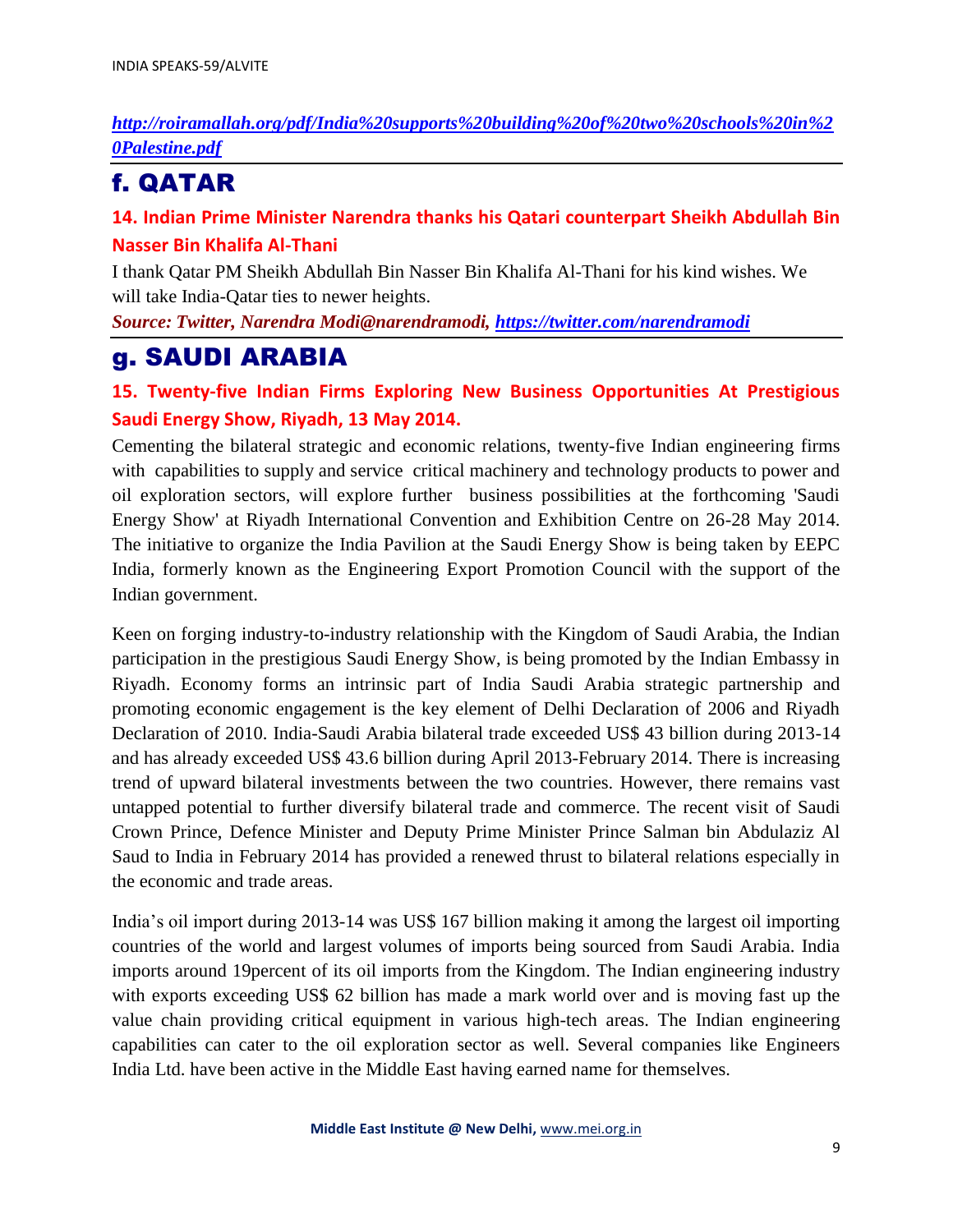Likewise, fuel transmission major 'GAIL India' with its massive network and expansion plans is engaging more with the global partners in terms of technological collaborations.

India is also emerging as a potential refining hub because of lower capital costs to the extent of 25–50 percent in comparison to other Asian countries. Some companies from the Small and Medium Enterprises (SME) sector from Gujarat are also participating in the Saudi Energy Show 2014.

*Source: Embassy of India, Riyadh, <http://www.indianembassy.org.sa/Content.aspx?ID=790&PID=691>* **16. Pre-Event Press Release, Riyadh, 25 May 2014.**

Sub: Participation of 25 Indian companies in 'SAUDI ENERGY 2014' Exhibition from 26-28 May 2014 and SIBN Business-to-Business Meeting on 27 May 2014 at Indian Embassy, Riyadh

An Indian business delegation led by EEPC India (formerly Engineering Exports Promotion Council of India), consisting of 25 Indian companies is participating in the 'Saudi Energy 2014' Exhibition from 26-28 May 2014 at the Riyadh International Convention and Exhibition Centre (RICEC), Riyadh. The Indian Ambassador H.E. Hamid Ali Rao will inaugurate the Indian Pavilion in Hall No. 1 of RICEC on 26 May 2014, at 1630 hrs. All media personnel, journalists and interested people are invited for the inauguration.

[The list of participating Indian companies and their product ranges are available on the Indian Embassy Website (www.indianembassy.org.sa). These Indian companies export a variety of high quality electrical and engineering machineries and goods world over.]

Coinciding with the Saudi Energy 2014, the Saudi India Business Network (SIBN) is organizing sector-specific event focusing on electrical, power and engineering sectors in India, and to promote business to business interaction between India and Saudi Arabia in these sectors. The event would be organized in the Embassy of India, Riyadh, Auditorium on 27 May 2014, at 11:00 AM. All interested Saudi and Indian investors and businessmen are invited to attend the event. Media personnel are also invited to attend the SIBN event. For further details/information, please contact the Embassy at:

"com.riyadh@mea.gov.in"/"pol.riyadh@mea.gov.in "; "com@indianembassy.org.sa" or contact at 011-4884144 Extn. 228/208.

*Source: Embassy of India, Riyadh, <http://www.indianembassy.org.sa/Content.aspx?ID=790&PID=691>*

## h. TURKEY

**17. Rahul Kulshreshth appointed as the next Ambassador of India to the Republic of Turkey, New Delhi, 5 May 2014.**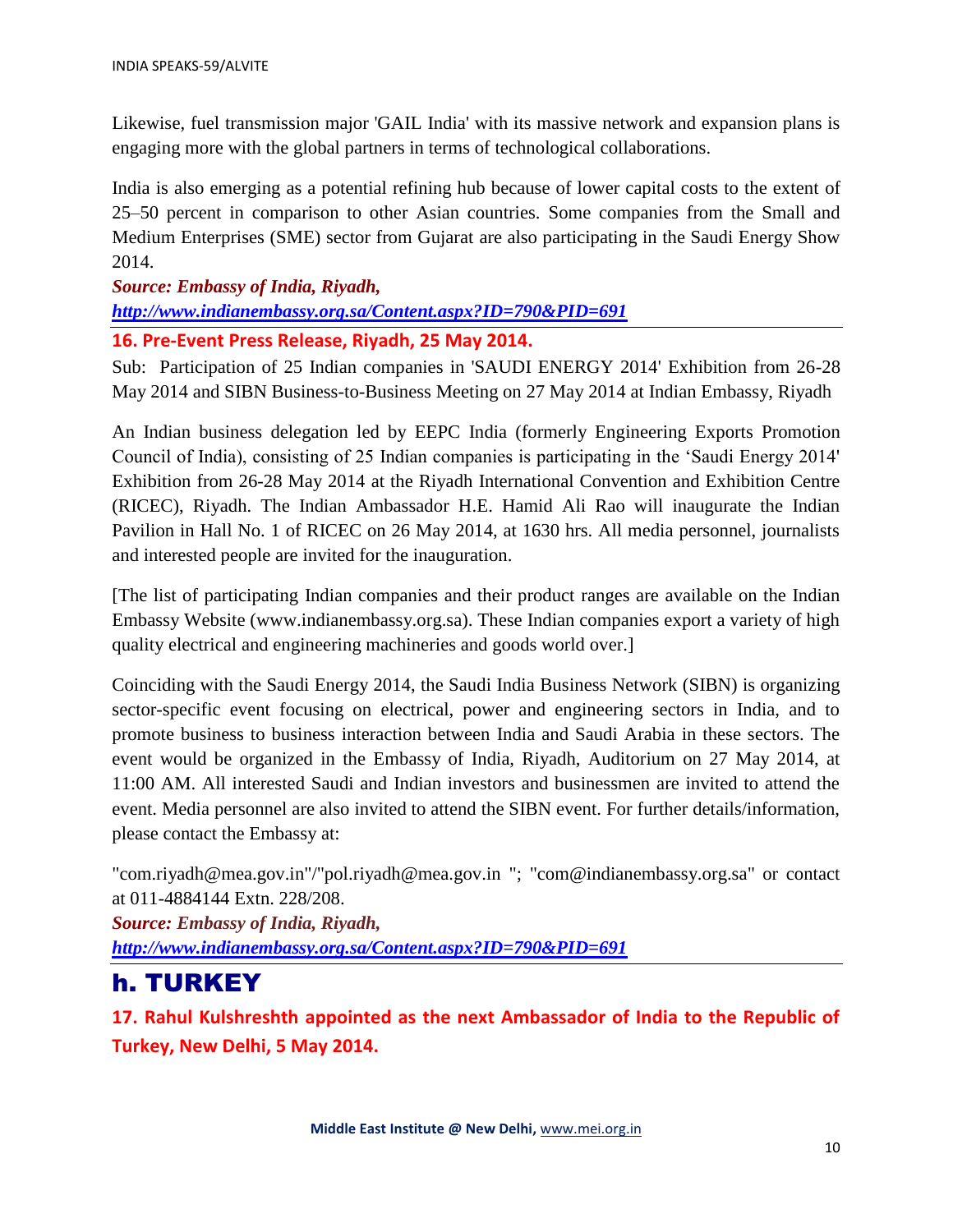Rahul Kulshreshth (IFS: 1985), currently Joint Secretary at Headquarters, has been appointed as the next Ambassador of India to the Republic of Turkey.

He is expected to take up his assignment shortly.

*Source: Ministry of External Affairs, New Delhi, [http://www.mea.gov.in/press](http://www.mea.gov.in/press-releases.htm?dtl/23286/Rahul+Kulshreshth+appointed+as+the+next+Ambassador+of+India+to+the+Republic+of+Turkey)[releases.htm?dtl/23286/Rahul+Kulshreshth+appointed+as+the+next+Ambassador+of+India+t](http://www.mea.gov.in/press-releases.htm?dtl/23286/Rahul+Kulshreshth+appointed+as+the+next+Ambassador+of+India+to+the+Republic+of+Turkey) [o+the+Republic+of+Turkey](http://www.mea.gov.in/press-releases.htm?dtl/23286/Rahul+Kulshreshth+appointed+as+the+next+Ambassador+of+India+to+the+Republic+of+Turkey)*

**18. The President of India, Pranab Mukherjee has condoled the loss of lives in the Soma coal mines in western Turkey, New Delhi, 16 May 2014.**

In a message to Abdullah Gul, the President of Republic of Turkey, the President has said, "On behalf of the Government and the people of India, I write to express deepest condolences on the loss of lives and destruction caused by the devastating accident that has occurred in the Soma coal mine in western Turkey.

I understand that search efforts are ongoing. The people of India stand by the people of Turkey in this difficult hour and wish all success to those rendering the rescue and relief operations". *Source: The President of India, New Delhi,<http://presidentofindia.nic.in/pr160514.html>*

## i. UNITED ARAB EMIRATES

#### **19. Scholarship Programme for Diaspora Children -2014-15, Abu Dhabi, 1 May 2014.**

The Ministry of Overseas Indian Affairs [MOIA], New Delhi has launched a scheme called the "Scholarship Programme for Diaspora Children -2014-15" to assist children/wards of Persons of Indian Origin (PIOs) and Non-Resident Indians (NRIs) in pursuing under graduate courses in several disciplines in India.

The following are the highlights of the SPDC-2014-15:

Hundred scholarships are being offered for undergraduate courses in several disciplines including Engineering/Architecture/Technology, Humanities/Liberal Arts, Commerce, Management – BBA/BBM, Journalism, Hotel Management, Agriculture/Animal Husbandry, Science, Law etc.

The programme is open only to PIOs/NRIs from the specified 40 countries having a larger concentration of Indian Diaspora.

Fifty percent of the scholarship slots would be reserved of PIOs. However, in the event of the non-availability of suitable PIO candidates, the unfilled slots could be assigned to NRI candidates.

NRI candidates would be eligible for the grant of the scholarship only if their total family income per month does not exceed an amount equivalent to US\$ 2,250 (US dollars two thousand two hundred and fifty only).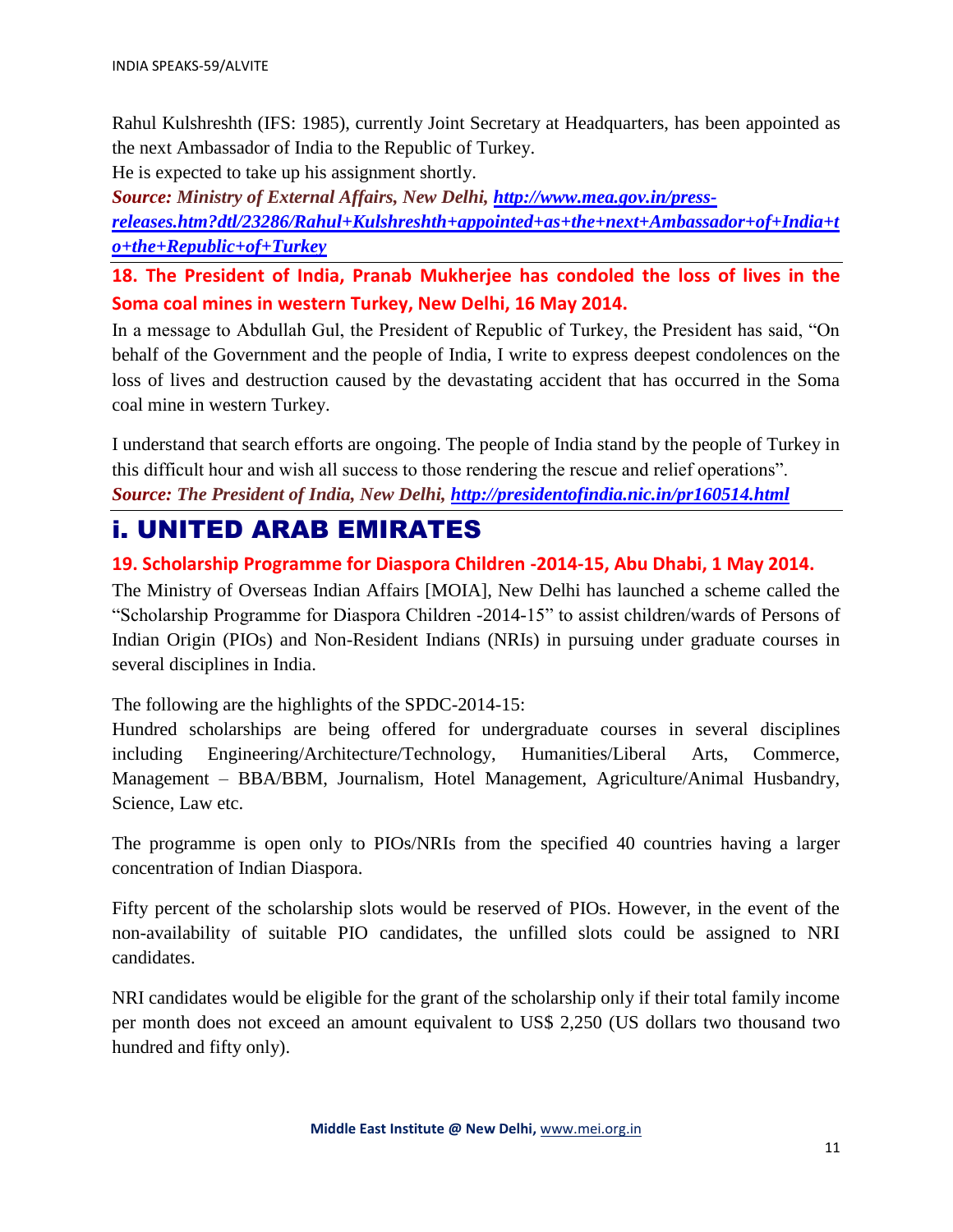Children of NRIs should have pursued at least three years of education, inclusive of 11th & 12th or equivalent (not beyond), in a foreign country during the last six years, and should have passed the qualifying examination abroad.

PIO/NRI Students already studying in India on a self-financing basis or under any other arrangement will not be eligible under this scheme, which is open only for fresh admissions in the first semester/year of undergraduate courses.

Candidates would be selected on the basis of their performance in the qualifying examination (equivalent to plus 2 stages in India) which decides the eligibility to apply for the scholarship scheme. The candidates would also have to fulfil all the criteria prescribed for the purpose.

The amount of scholarship admissible would be 75 percent of the total Institutional Economic Cost (IEC) or US\$ 4,000 (US dollars four thousand only) per annum in respect of NITs and other institutions covered under DASA Scheme with effect from the academic year 2011-12 and where there is no increase in tuition fees for the academic year 2011-2012, the existing limit of 75 percent of IEC or US\$ 3600, whichever is less would continue and could be made by the Ministry of Overseas Indian Affairs, Government of India to the applicants selected for the SPDC. IEC includes Tuition fee, Hostel fee & other institutional charges (food charges are excluded).

Admission may be sought in one of the institutes/colleges/universities given in 'Appendix 'C' attached in the Guidelines.

The last date for receipt of duly filled-in application forms in the prescribed format by ED.CIL is 10 June 2014.

The applications and procedures/guidelines can be downloaded either from MOIA website [www.moia.gov.in](http://www.moia.gov.in/) or Ed.CIL website [www.edcilindia.co.in](http://www.edcilindia.co.in/) and also from Embassy's website www.uaeindians.org. All PIO's/NRI's are requested to avail this opportunity.

*Source: Embassy of India, Abu Dhabi,<http://www.indembassyuae.org/PR-1-5-2014.html>*

#### **20. Press Release, Abu Dhabi, 4 May 2014.**

The first copy of a book in Arabic titled India and the UAE: In Celebration of a Legendary Friendship was presented to H.H. Sheikh Nahyan Bin Mubarak Al-Nahyan, Minister of Culture, Youth and Community Development, UAE by the author Venu Rajamony, former Consul General of India in Dubai and currently Press Secretary to the President of India at a function organized by the Embassy of India in Abu Dhabi on 4 May 2014.

Speaking on the occasion, Ambassador T P Seetharam said that the book documents the historic and contemporary aspects of the multifaceted relations between India in UAE in a very attractive format for Emirati readers.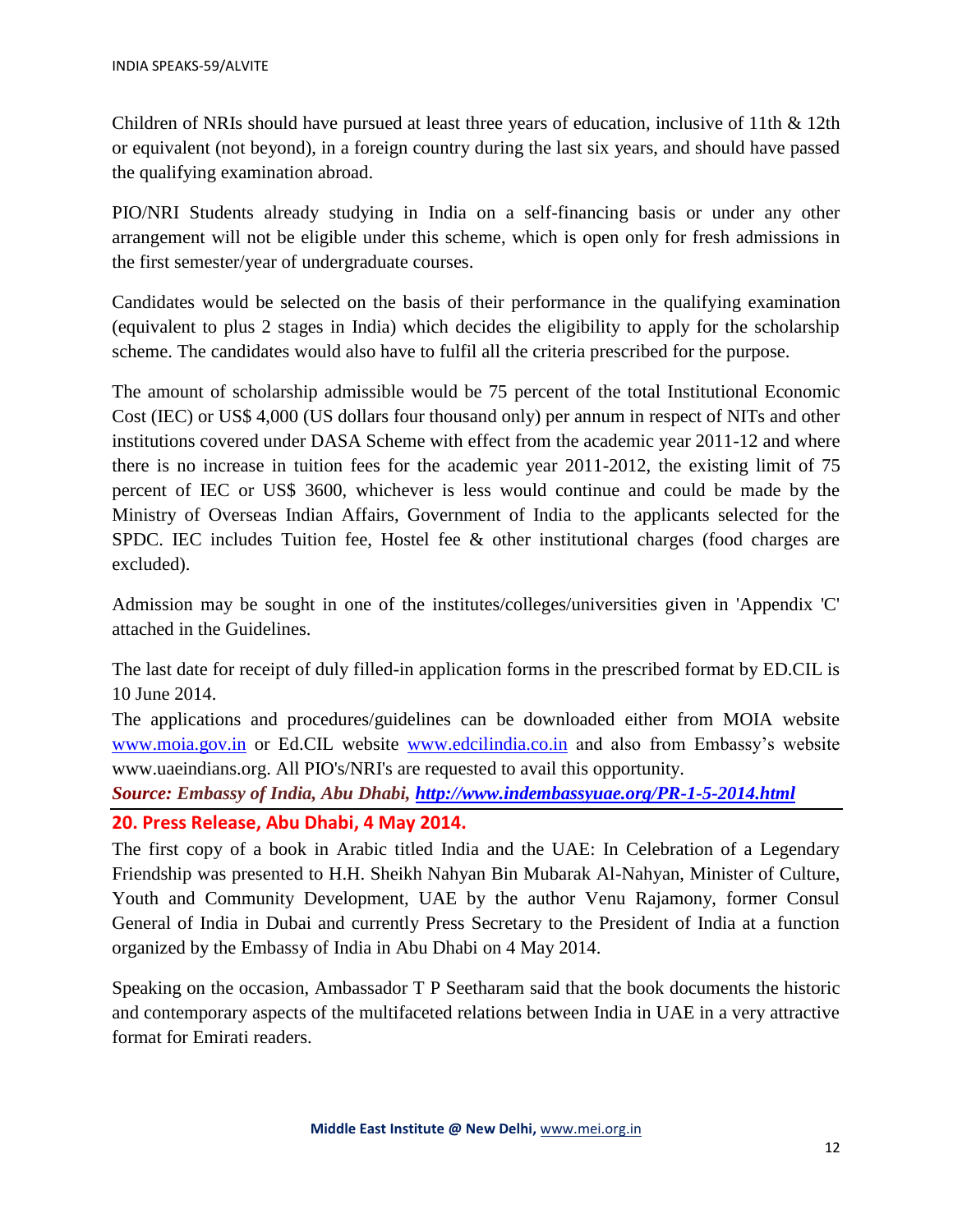Introducing the book, Venu Rajamony said this was the first time a comprehensive and detailed account of the India - UAE relationship was being published in the Arabic language. Describing India - UAE relations as extra-ordinary and unique, he said very few countries can claim such a close and intensive bond since ancient times. UAE is home to one of the largest Indian communities outside of India and is the largest trading partner and a major source of Foreign Direct Investments. Remittances sent by the Indians living in UAE and the energy supplied from UAE are important factors that strengthen the Indian economy. At the same time, the full potential of the relationship is still to be explored. There is much more that can be achieved. The younger generation in both countries needs to be educated of the importance of this relationship and their energies harnessed to take India - UAE relations to new heights.

The English version of the book India and the UAE: In Celebration of a Legendary Friendship which has a foreword by H.H. Sheikh Mohammad Bin Rashid Al Maktoum, Vice-President and Prime Minister of the UAE and Ruler of Dubai, was released in February 2010. An updated edition of the book in Malayalam was released in January 2013, by H.E. Oommen Chandy, the Chief Minister of Kerala, in the presence of H.E. Vayalar Ravi, Minister of Overseas Indian Affairs, H.E. E. Ahamed, Minister of State for External Affairs of India, in Kochi, Kerala.

The book has been translated and published in Arabic by the National Centre for Documentation and Research, Ministry of Presidential Affairs, Abu Dhabi.

The book is a treasure trove of facts, figures and stories of the ancient, yet modern and dynamic ties that India and the UAE share. It takes you on a journey through time, where glittering vistas of ancient and contemporary narratives and interviews, rare and present-day photographs and statistics are artistically juxtaposed to provide the reader with a fascinating and comprehensive glimpse of this strong and well-preserved association.

*Source: Embassy of India, Abu Dhabi, <http://www.indembassyuae.org/PR-6-5-2014.html>*

# **MULTILATERAL ISSUES/REGIONAL ISSUES**

# j. MINISTERIAL CONFERENCE OF NON-ALIGNED MOVEMENT

**21. Statement by Navtej Sarna, Special Secretary, Ministry of External Affairs and leader of the Indian delegation at the 17th Ministerial Conference of Non-Aligned Movement, New Delhi, 29 May 2014.**

… Mr. President, while we can take pride in our success in rolling back colonialism and dismantling apartheid, we are also cognizant that the struggle of our brothers and sisters of Palestine has been long, arduous and painful. As a member of the UN Security Council during 2011-12, India had supported Palestine's bid for full and equal membership of the United Nations. It was during India's Presidency of the Security Council that we co-sponsored the UN